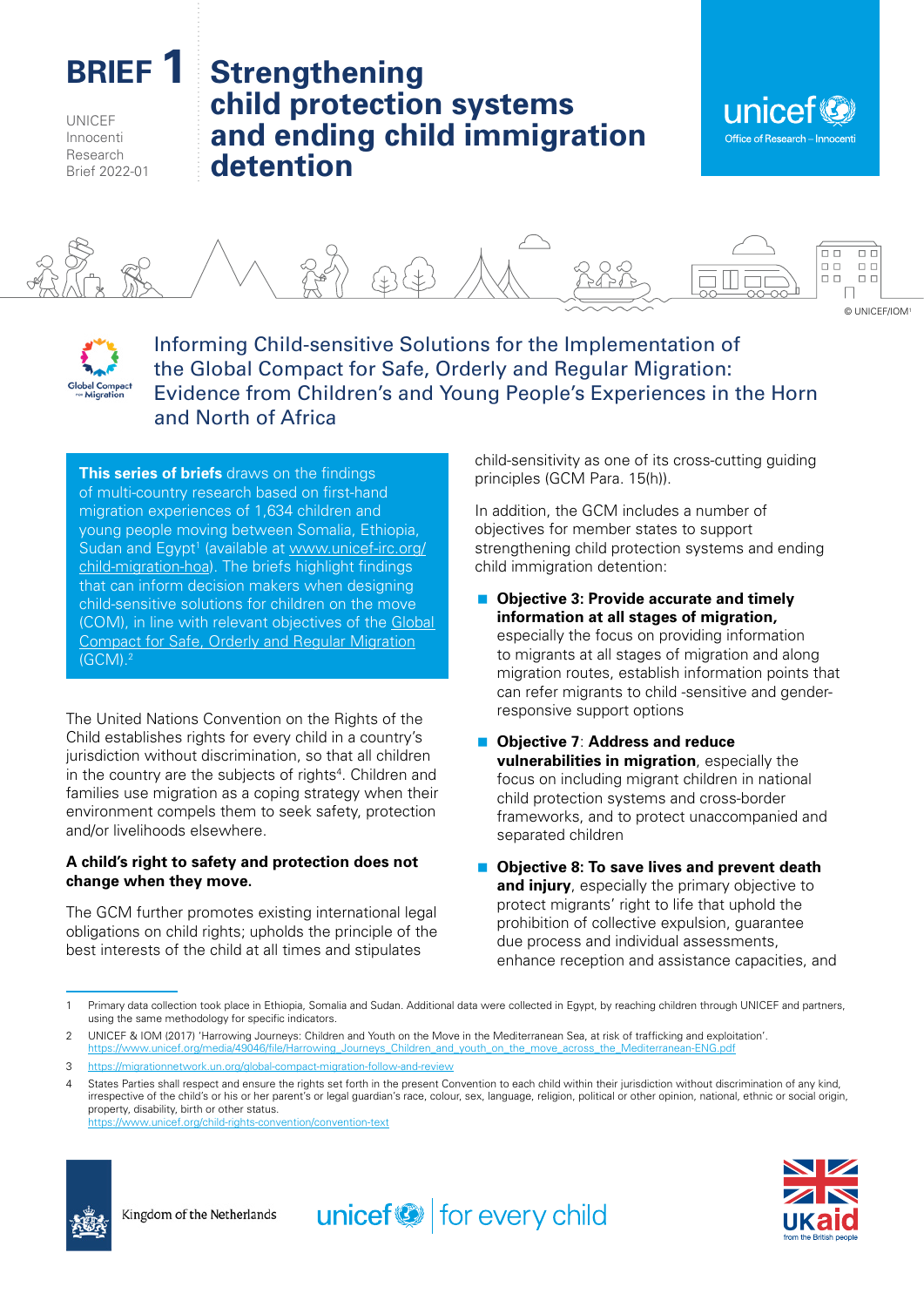ensure that the provision of assistance of an exclusively humanitarian nature for migrants is not considered unlawful

- Objective 9: Strengthen the transnational **response to smuggling of migrants**, especially the focus on developing childsensitive and gender-responsive cooperation protocols
- Objective 10: Prevent, combat and **eradicate trafficking in persons in the context of international migration,**  especially the focus on supporting the identification and protection of victims of trafficking, including girls and boys, and invest in awareness-raising
- Objective 11: Manage borders in an **integrated, secure and coordinated manner**, especially the focus on ensuring child-sensitive border management and policies
- **Objective 12**: **Strengthen certainty and predictability in migration procedures for appropriate screening, assessment and referral**, especially the focus on child and gender sensitive migration procedures, inclusion of vulnerable children within national child protection systems, including case management and referral to services
- Objective 13: Use immigration detention **only as a measure of last resort and work towards alternatives**, especially the focus on the availability of a range of family and community-based alternatives to detention in non-custodial contexts, and to respect the rights of children to family life and family unity
- Objective 14: Enhance consular protection, **assistance and cooperation throughout the migration cycle (while ensuring safeguards for children and families seeking asylum)**, especially the focus on strengthening consular capacities to provide child-sensitive assistance as part of their response to nationals in situations of vulnerability
- **Objective 23: Strengthen international cooperation and global partnerships for safe, orderly and regular migration**, especially to strengthen cross-border protection and provide a continuum of care for children at any stage of their migration journey

In practice, ensuring a protective environment for children on the move remains a significant challenge, and migration can be a dangerous experience for children. This brief, which highlights the most relevant evidence from UNICEF's research on child migration in the Horn and North of Africa, provides insights into key protection challenges, informed by children's own perspectives and experiences. It ends with a discussion of how these learnings can help design and deliver policies and programmes that are informed by the needs and aspirations of children and young people on the move.

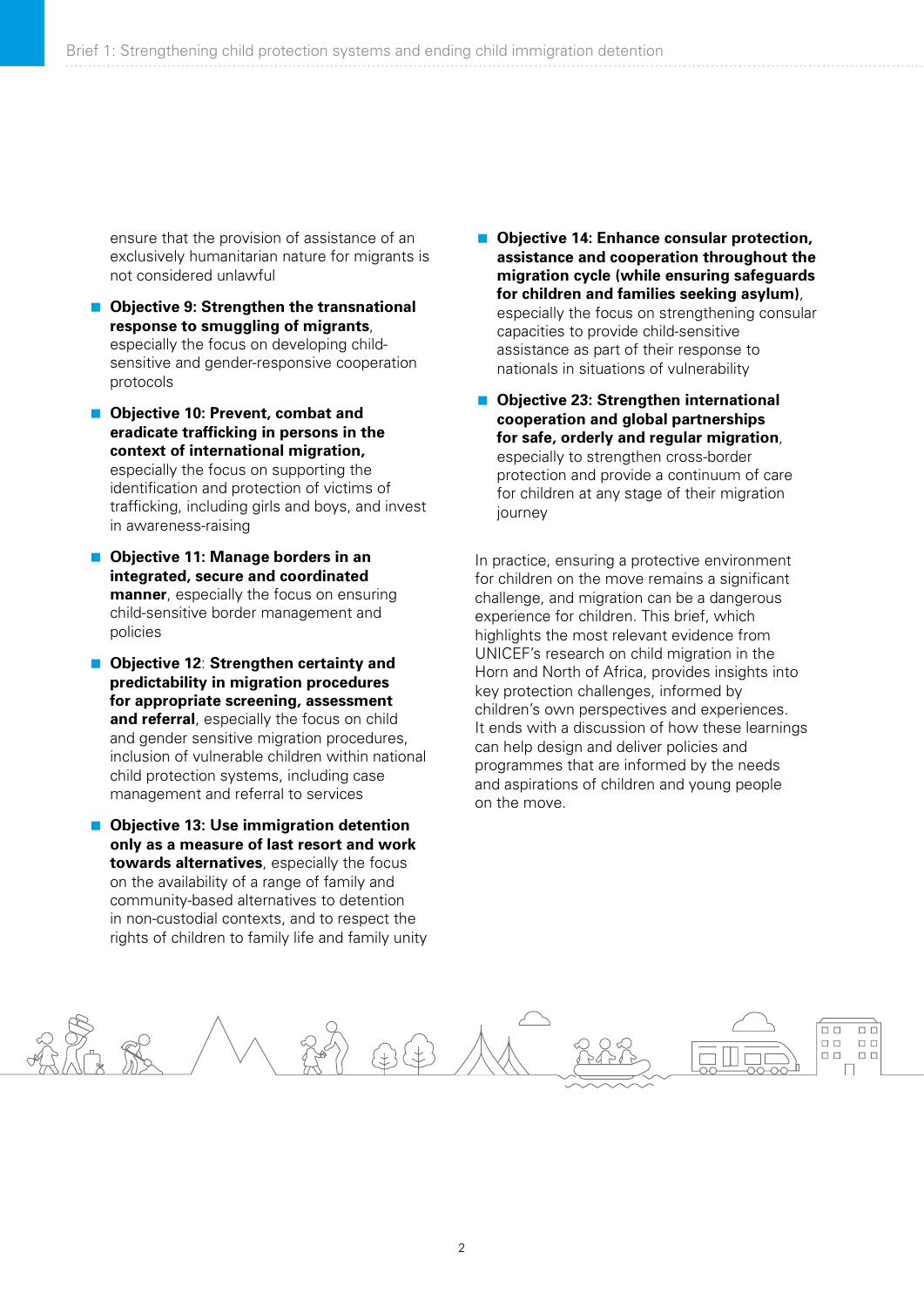## KEY PROTECTION ISSUES CHILDREN EXPERIENCE WHILE ON THE MOVE

### **Accompanied while travelling**

Eighty-three per cent of surveyed children and young people travelled with someone. However, only 50% of those who travelled with other people were accompanied by their families, 36% travelled with friends and 26% with community members.

The rest of the children made their journey in a particularly dangerous way: 1/3 of children travelled with people they did not know, and 8% travelled with smugglers.<sup>5</sup> **This adds to the 16% who travelled alone.** 



\*May add to more than 100% as respondents could select multiple answers

### **Experiences with smugglers**

While a small proportion (8%) travelled with a smuggler, **19% of children used a smuggler to help plan their journey.** Views on whether the smuggler was a "good" person (43%) or a "bad" person (40%) were mixed, suggesting that many children feel that they benefit from smugglers, even where this can increase risks and harm.

The smuggler came at night and explained that it would be 24 hours to get to the border with Libya…They covered us with a sheet and some people couldn't breathe. Different smugglers tell you different things, but they all lie to you because they don't want you to run away. We were near the border with Egypt.

– Young Somali returnee, Somalia

#### **Harms suffered since leaving home**



<sup>5</sup> As identified by respondents.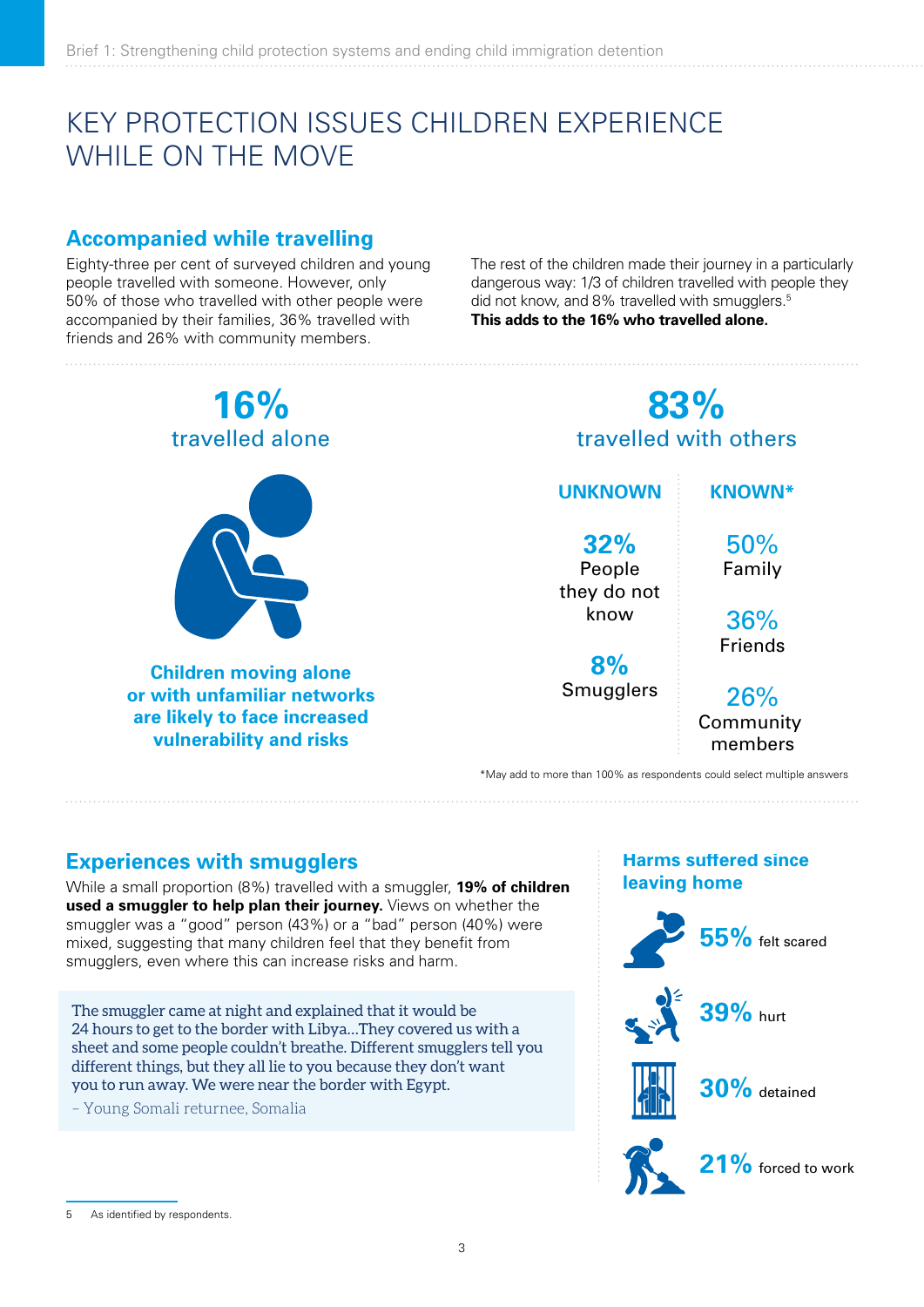#### **Risks of violence and exploitation**

More than half of those interviewed felt scared (of other people or wild animals) and four in ten had been physically hurt (either by someone they knew or a stranger). Approximately one interviewee in five was forced to work since leaving their home area.

### **Perceptions of relative risk between migration and remaining at home**

Many children and young people encounter harms when they are on the move. However, it is important to note that not all migration is dangerous, and migration is often viewed as a safer or preferable option to remaining at home.

"People in Eritrea cannot envision a future there because of the military service. Even as a kid, you see bad things, and you come to not trust the government."

– 17 year-old Eritrean boy, Sudan

I will never forget what I experienced on my journey. Worst of all, they forced us to work in private farms without any payment just like slaves. There was no one to protect you there."

– 17 year-old Ethiopian returnee, Ethiopia

"I did not study, so my father forced me to go to work every day and sometimes beat me if I refused. My life there with my family was an intolerable hell." – 17 year-old South Sudanese girl, Khartoum, Sudan

### **Experiences of migration by girls and boys**

- Boys were less trusting of services/support, particularly government officials and the police
- Boys were more likely to have been physically hurt since leaving their home area and to have experienced detention



- A higher proportion of girls said they had felt scared since leaving their home area
- A higher proportion of boys than girls travelled alone
- When boys travelled with others, they were more likely than girls to travel with friends rather than family
- More boys than girls reported negative experiences at borders

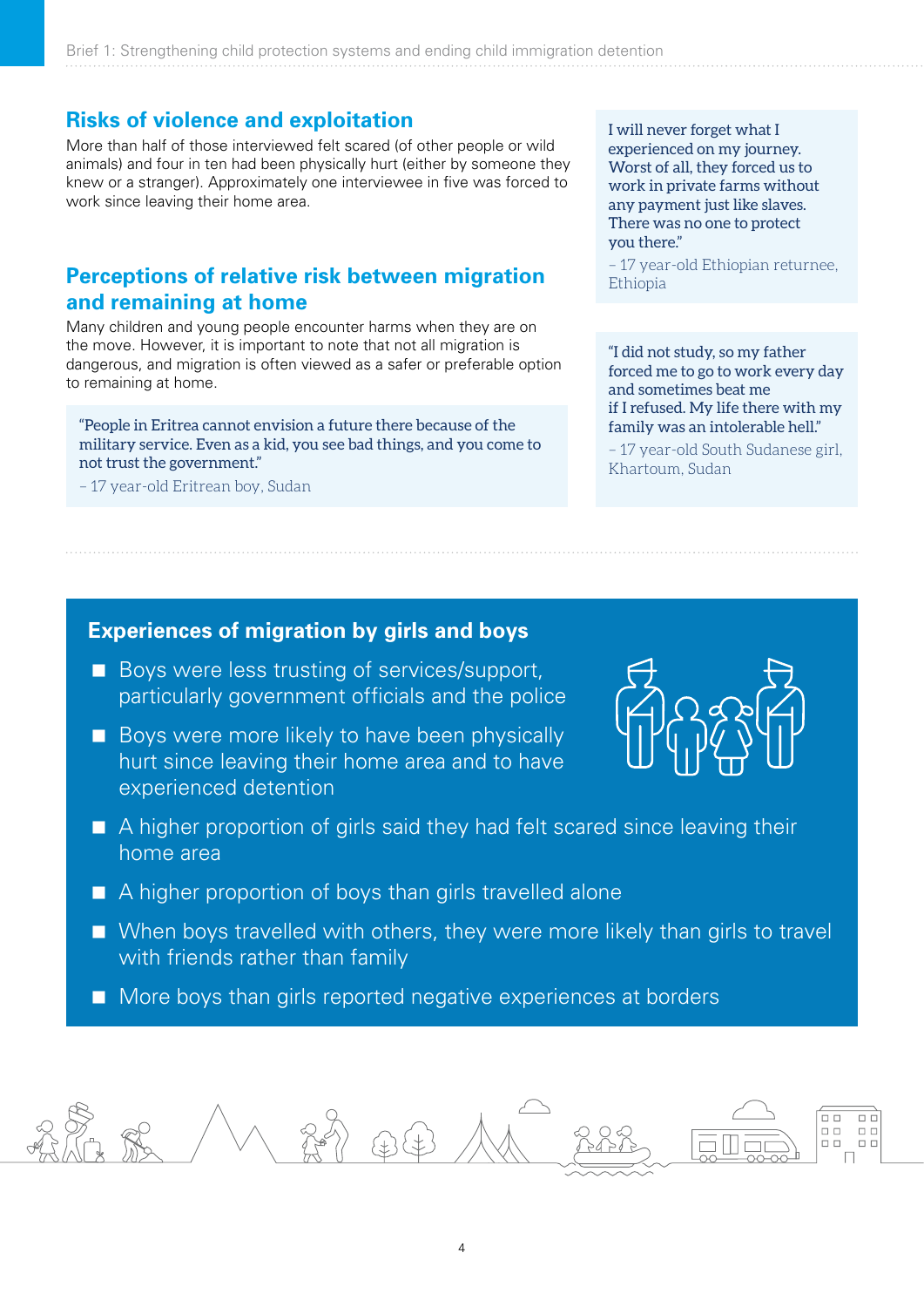## CHILDREN CROSSING BORDERS

The majority of surveyed children and young people on the move crossed international borders as part of their journey.

Crossing borders can be associated with heightened risks. Children and young people typically view borders as points on the migration journey that are lonely, and where support from the authorities is lacking.<sup>6</sup>

Many felt unsafe crossing borders, especially unofficial ones: 77% of those who crossed an unofficial border described it as not safe – far higher than the 28% who said the official border crossing was not safe. In this sample, more boys than girls had negative experiences at borders, and were more likely to describe them as lonely and unsafe.

"I was arrested twice. During my first attempt [at crossing the border] I didn't receive anything bad but during my second endeavour I was arrested and beaten. Later, I was released on bail. Our journey was difficult and risky. We were travelling on foot. It was very dark. Consequently, we were falling over and getting back up, now and then. There were hyenas on our way. Besides, we had to be cautious not to be caught by security men"

– Young Eritrean man, Ethiopia



<sup>6</sup> Where percentages do not add up to 100% this may be due to rounding, multiple responses, or exclusion of "don't know" responses.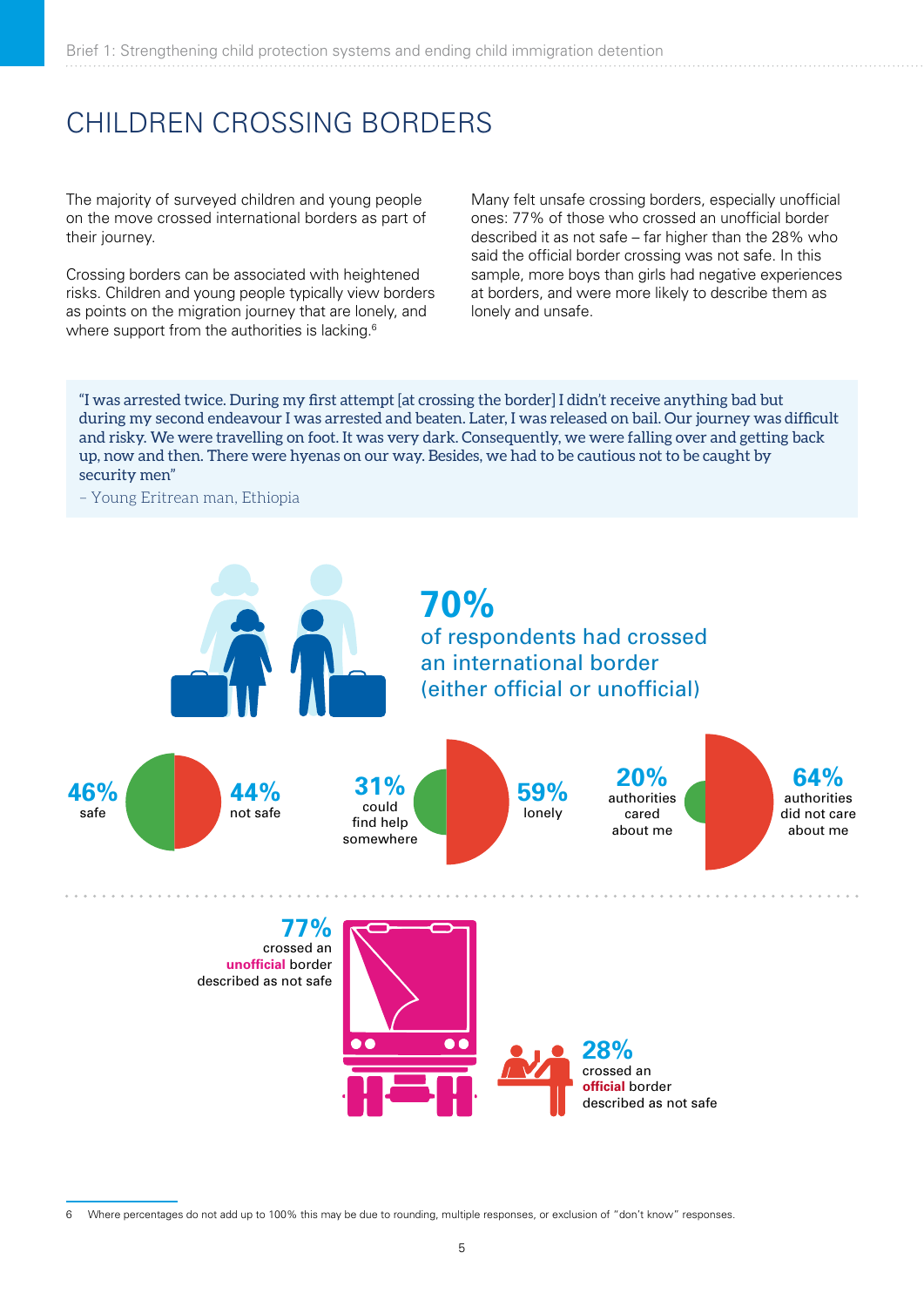## **SPOTLIGHT –**  DEPRIVATION OF LIBERTY OF CHILDREN ON THE MOVE

More than a quarter of surveyed children experienced one form of deprivation of liberty at some point during their journey. Children were twice as likely to have been detained by the authorities than by other people (including those who arranged their travel). Almost one in five children were detained at a border and 12% of surveyed children reported being detained by authorities during their migratory journey, even though immigration detention is never in the best interests of the child.

Serious risk and protection concerns are indicated by the findings that children on the move are subject to deprivations of their liberty, not only by governments, but also by other persons and groups.

While both girls and boys can be subject to deprivation of liberty, more boys than girls reported being detained - at borders or elsewhere during their migration journeys.





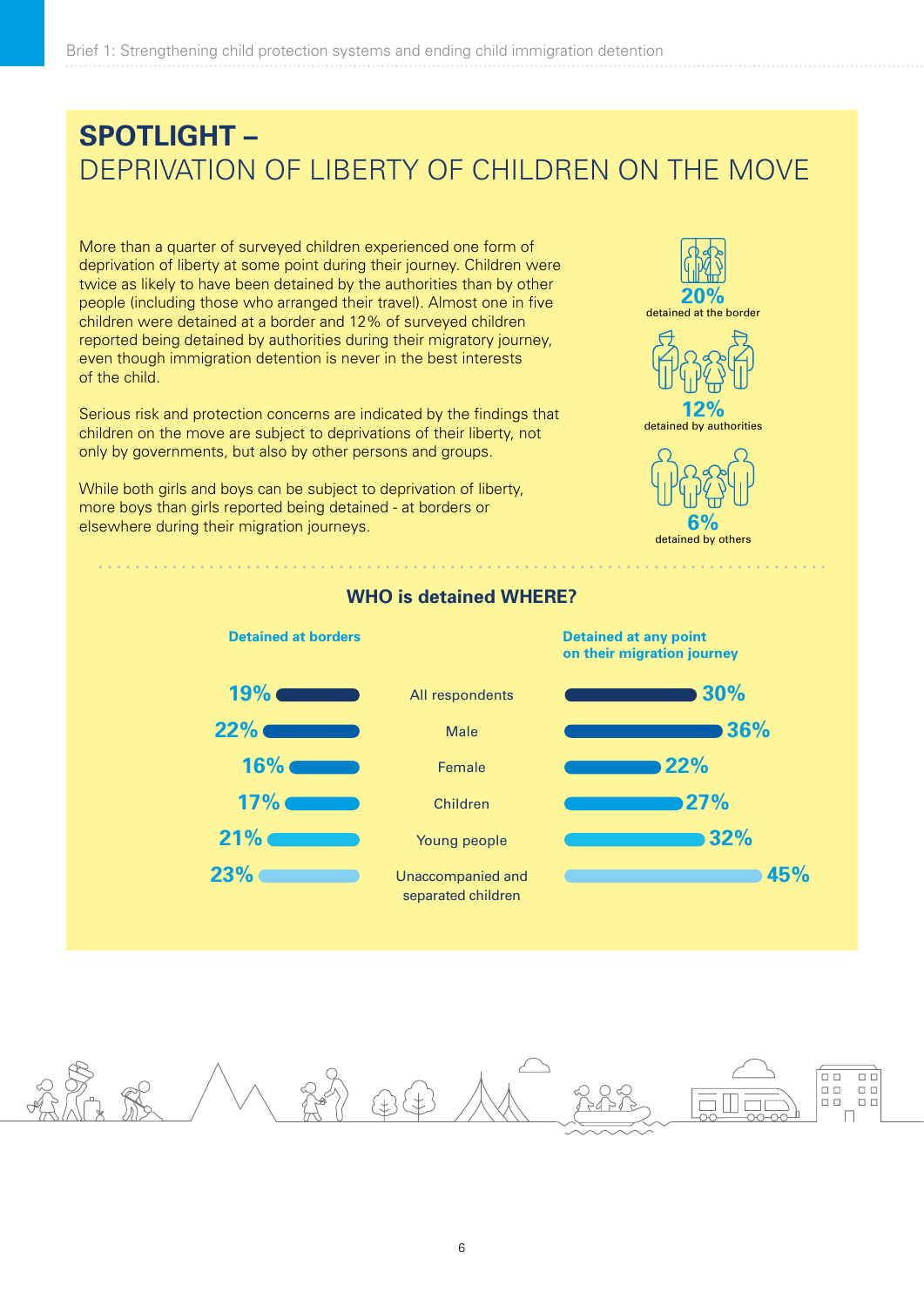## CHILDREN'S TRUST IN SERVICES AND INSTITUTIONS

Surveyed children and young people on the move were distrustful of professionals and institutions that are designed to provide care, protection and basic services. While the majority of respondents believed that international charities, teachers,

religious leaders and social workers would help them. not all were convinced. **Importantly, children and young people identified government officials and police as professionals who are least expected to help, when compared to other professionals.**



**Will these people HELP or HARM people like you?**

**Child protection systems can only be effective when children have trust in them** 

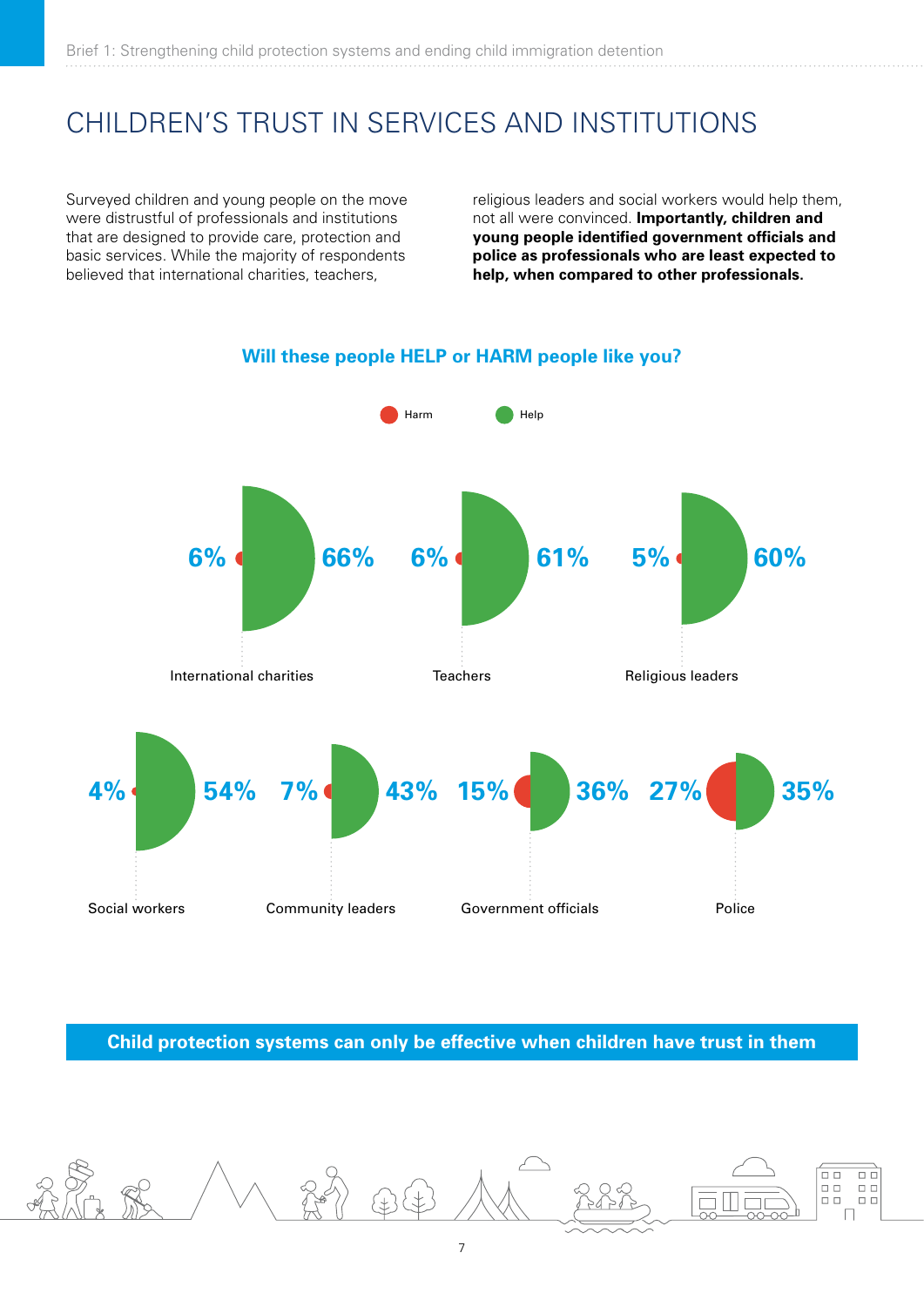## **Implications of children's experiences for policy, resourcing and services:**

**Trust in services can be improved if professionals are selected and trained to be child sensitive**. Children are entitled to protection wherever they are, regardless of their migration status. Having trust in authorities and service providers is necessary for children to seek help in addressing many reported child protection concerns. More services should be delivered through professionals and institutions children trust – such as teachers, social workers, and religious leaders. Social workers who were identified as having a relatively high level of trust among children - and also represent a critical child protection workforce with the role of managing individual cases of children should be integrated within border management and law enforcement structures. Strong links between border management, law enforcement and child protection services will ensure that social workers are readily available to support with case management and facilitate children's referral to services.

GCM Objectives 7, 11, 12

**Protective services along migratory routes and childsensitive counter-trafficking and counter-smuggling operations are critical to reduce protection risks**.

Smugglers are often seen as protective and enabling by children and young people on the move, especially in the absence of legal pathways to migration, information on options and ways to seek support prior to, and during the migration journey. Access to

protective, appropriately staffed services and information points along migratory routes is essential for helping children and young people in unsafe migration situations. Countertrafficking and smuggling efforts should respect the rights of children and young people on the move and should create a protective "pull" towards less dangerous official border crossings, and encourage help-seeking behaviour when needed.

> GCM Objectives 3, 7, 8, 9, 10,12

#### **Child-sensitive border management is needed to better protect children**.

Border management needs to offer protection as well as security. Points of entry need to be child friendly: staff should be skilled and trained on working with children and be staffed with professionals who are equipped with training. procedures and mechanisms that allow protection of children, especially those moving alone or in potentially risky situations.

GCM Objectives  $11, 12, 23$ 

 **Immigration detention of children should end, and children should be protected from all forms of deprivation of liberty. There are solutions that work**. Despite ongoing efforts to end the practice, children on the move are still being detained, indicating that more needs to be done. Detention by government authorities should be replaced with appropriate care and reception options and children's cases should be individually assessed to determine options



based on the child's best interests. Evidence indicates that detention by immigration and law enforcement authorities is just one form of deprivation of liberty children on the move face. Detention of children by non-governmental entities, smugglers or other actors is a serious concern and calls for additional protection, crime prevention and response measures along migratory routes.

GCM Objectives 9, 13, 14

 **A combination of national actions and cross-border cooperation is required to strengthen the protection and best interests, of children on the move**. Cross-border cooperation mechanisms on migratory routes need to be established and or/ strengthened, including specific child-friendly and gendersensitive considerations to address vulnerabilities and needs of children and young people whether in transit or return, including children on the move in national child protection systems, ending immigration detention of children, protecting children moving alone and finding appropriate immediate and longer-term care solutions. Addressing trafficking and smuggling risks and protection of victims requires effective cross-border cooperation, including appropriate consular protection and assistance.

GCM Objectives 7, 9, 10, 11, 12, 14 and 23